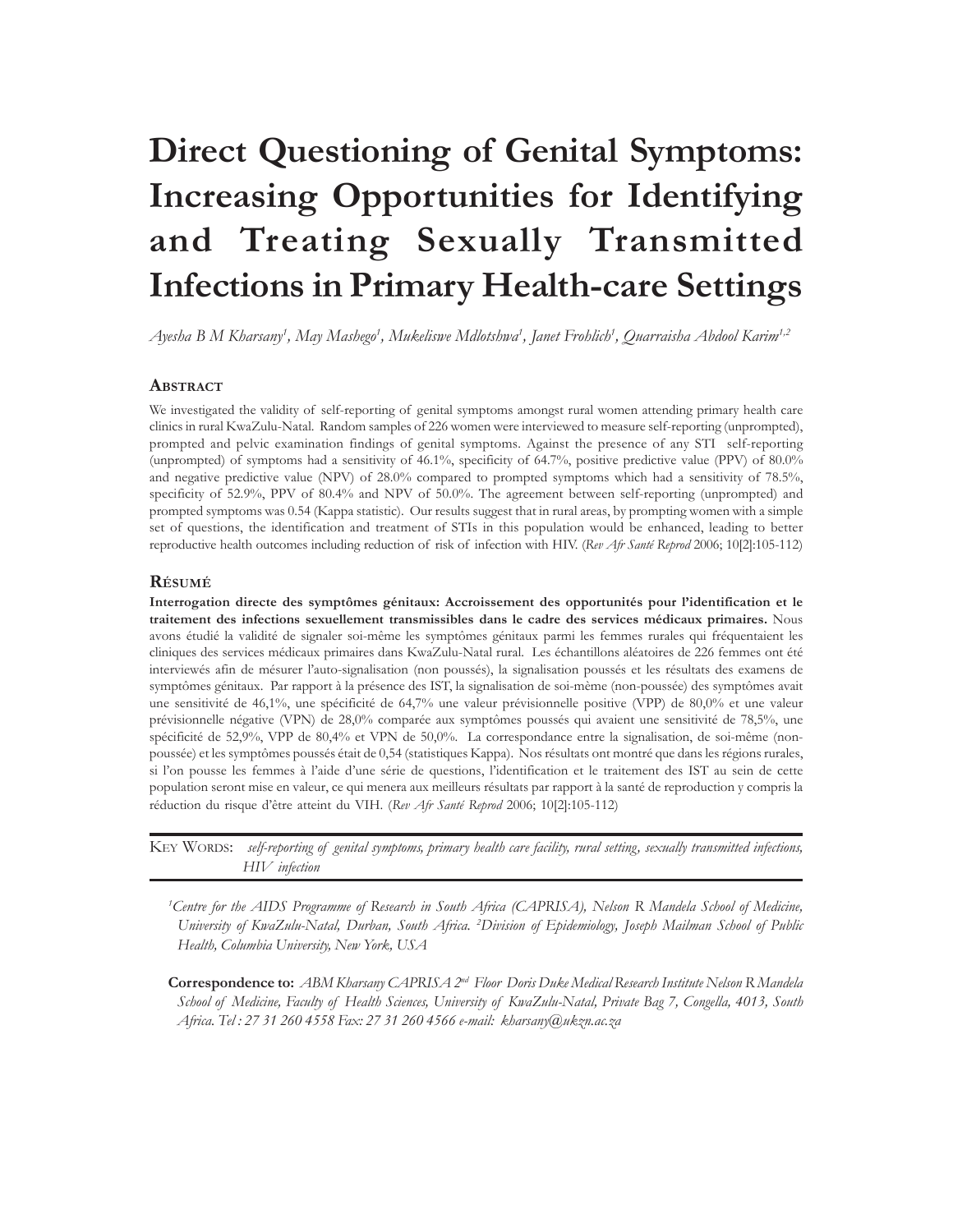## **Introduction**

Sub-Saharan Africa bears the largest burden of sexually transmitted infections (STIs), with almost 35% of the 340 million curable STI cases occurring amongst women, children and youth<sup>1</sup>. STIs are important causes of gynaecological and pregnancy-related morbidity<sup>2,3</sup> and their presence enhances the transmission of HIV<sup>4,5,6</sup>. Therefore the detection and correct management of STIs are critical for the prevention of STIs and HIV.

Data from several local studies have documented an alarmingly high burden of STIs amongst public health sector users in both urban and rural settings<sup>7, 8, 9, 10, 11, 12, 13</sup>. About 3 to 5% of women accessing public sector family planning (FP) and antenatal (AN) services have gonorrhoeae, chlamydial infection and syphilis<sup>7, 10, 13, 14, 15</sup>. Furthermore, trichomoniasis and bacterial vaginosis have been diagnosed in 15 to 50% of women<sup>7, 10, 14</sup>. Finally, 15 to 40% of pregnant women are also infected with HIV<sup>13, 16</sup>. These data indicate that young women accessing these facilities are at high risk of acquiring HIV infection, further exacerbated by asymptomatic and untreated sexually transmitted infections, which continue to act as reservoirs for transmission $8,11$ .

The transmission of HIV-1 in sub-Saharan Africa is mainly through heterosexual intercourse with strong epidemiologic evidence that STIs significantly increase the risk of acquiring and transmitting HIV-1 infection contributing to the rapid expansion of the HIV-1 epidemic<sup>4, 5, 7</sup>. This suggests that for any major impact on the spread of HIV, the prevention and control of STIs is vital.

Since the establishment of democracy in South Africa, a comprehensive package of health services is available at no cost, at all public sector primary health care (PHC) clinics. Services that form part of this package include contraceptive services, antenatal care, voluntary counseling and testing (VCT) for HIV infection, interventions to reduce mother to child transmission of HIV, cervical cancer screening, childhood immunization and growth monitoring services, treatments for tuberculosis, monitoring and management of chronic illnesses, syndromic management of STIs and access to male condoms. Whilst these services should be integrated in most settings service delivery remains vertical and independent, for example HIV risk reduction assessments, STI screening or VCT are not routinely offered to women seeking primary health care<sup>13</sup>.

The accurate detection of STIs is limited and as a consequence syndromic management to improve STI diagnosis and treatment in resourcepoor settings has been developed<sup>18</sup>. Most STI syndromic management protocols work well but rely on the recognition of symptoms by the infected person who consequently seeks medical treatment. The weakness of this approach is that many infected persons either have no symptoms, or have mild symptoms which are unnoticed or fail to recognize their symptoms $8, 11, 18$ . True estimates of these asymptomatic infections vary considerably in different population groups. Women are also often dissuaded from seeking care to these clinics because of inconvenience, embarrassment and many do not perceive themselves at risk for STIs and HIV infection. Moreover, perceptions and understanding of genital tract signs and symptoms determine health care seeking practices, often resulting in a large proportion of STIs not being diagnosed and treated.

This study was undertaken to compare selfreporting (unprompted), prompted (direct questioning) and pelvic examination findings of genital symptoms with laboratory diagnosed sexually transmitted infections in clinic attendees in PHC settings.

# **Material and Methods**

The study protocol was reviewed and approved by the Research Ethics Committee of the University of KwaZulu-Natal, Nelson R Mandela School of Medicine. All participants provided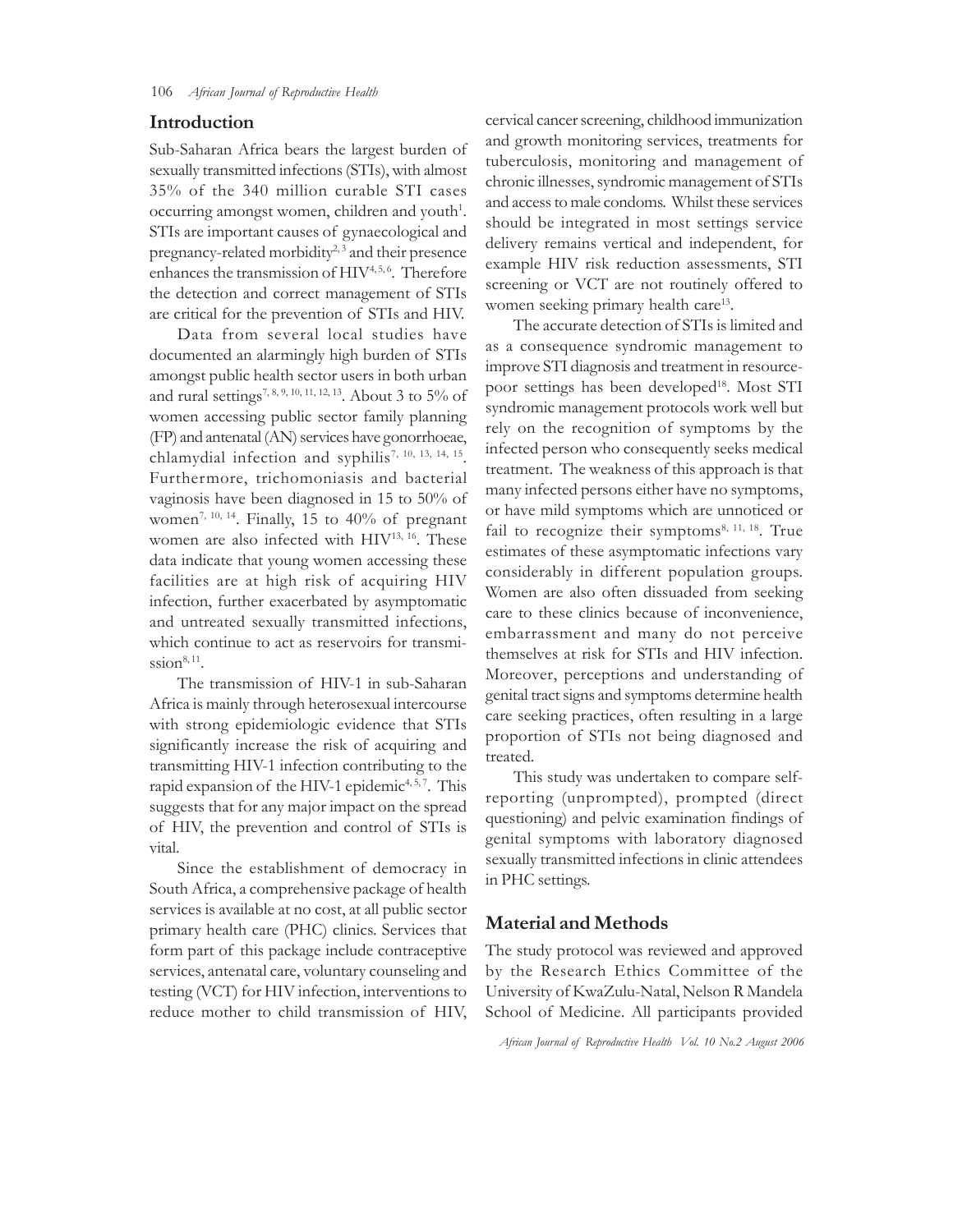written informed consent to participate in the study. All interviews, informed consent, counseling sessions and administration of questionnaires were conducted in the local dialect.

All women attending public sector PHC clinics in a rural district of Kwa-Zulu- Natal midlands were informed of the study, including HIV testing in the context of pre- and post-test counseling, cervical cancer screening and provision of treatment for STIs. Those agreeing to provide written informed consent were included in the study.

## **Study procedures**

A structured questionnaire was administered to 266 women to obtain socio-demographic information, reason for attending clinic, contraceptive history and past history of sexually transmitted infections. If women spontaneously reported on any genital symptoms (vaginal discharge, genital ulcers, lower abdominal pain, genital itching [pruritis], urinary symptoms) this was recorded as "self-reported" or unprompted. On direct questioning women were asked if they experienced each of these symptoms and these were reported as "prompted" genital symptoms. A comprehensive clinical and gynecological examination was performed which included palpation of the inguinal area for lymph nodes, speculum examination of the vagina, ectocervix and endocervix for the presence of any pathological discharge and genital ulcers. On a subset of women (n=69) vaginal secretions were collected for the diagnosis of bacterial vaginosis $19$ , T. vaginalis<sup>20</sup>, N. gonorrhoeae and C. trachomatis (Becton Dickson Microbiology systems, USA). Peripheral blood was tested for HIV using Determine - HIV-1 ® test (Abbott Diagnostics) and antibody positive sera confirmed using the CAPILLUS HIV 1/HIV 2 (Trinity Biotech, USA) test. Antibodies to syphilis were detected using the Rapid Plasma Reagin test (RPR) (Brewer Diagnostic Kit, BBL Microbiology Systems, Maryland, USA) and a Treponema pallidum

haemagglutination test (TPHA) (Fujirebio). Women diagnosed with a clinical discharge and or genital ulcers were treated on the same day using the Department of Health's STI syndromic management guidelines<sup>21</sup> and provided with condoms and contact cards for all sexual partners.

## **Statistical Analysis**

The data were captured on EPI-INFO 6.03 (CDC Atlanta) and analysed using SPSS version 11.0 for windows. Sociodemographic, behavioural and clinical characteristics of participants were described using standard descriptive statistics. Prevalence for self-reported (unprompted), prompted genital symptoms, pelvic examination findings, bacterial vaginosis, trichomoniasis, chlamydial infection, gonorrhoeae, syphilis and HIV infection were determined. The effectiveness of self-reported (unprompted), prompted genital symptoms and pelvic examination findings were assessed in terms of sensitivity, specificity, positive and negative predictive values with any STI (trichomoniasis, chlamydial infection, gonorrhoeae, syphilis including bacterial vaginosis). We calculated the Cohen's Kappa statistic to assess the agreement between self- reported, prompted and pelvic examination findings.

# **Results**

The demographic characteristics, past history, prevalence of STIs and HIV infection are shown in table 1. Of the 266 women, 114 (42.8%) were attending for family planning, 24 (10.6%) for antenatal care and 88 (38.9%) for minor ailments. The median (IQR [interquartile range]) age of the women was 24 (IQR 20-30) years; majority (190 / 84.1%) reported being unmarried and less than 2% of women reported male condom use during coitus. Overall 145 (64.1%) women reported having had a past history of at least one genital symptom of vaginal discharge (125; 55.3%), urinary symptoms (87; 38.5%), and or genital ulcers (60; 26.5%). Of these, 101 (80.8%)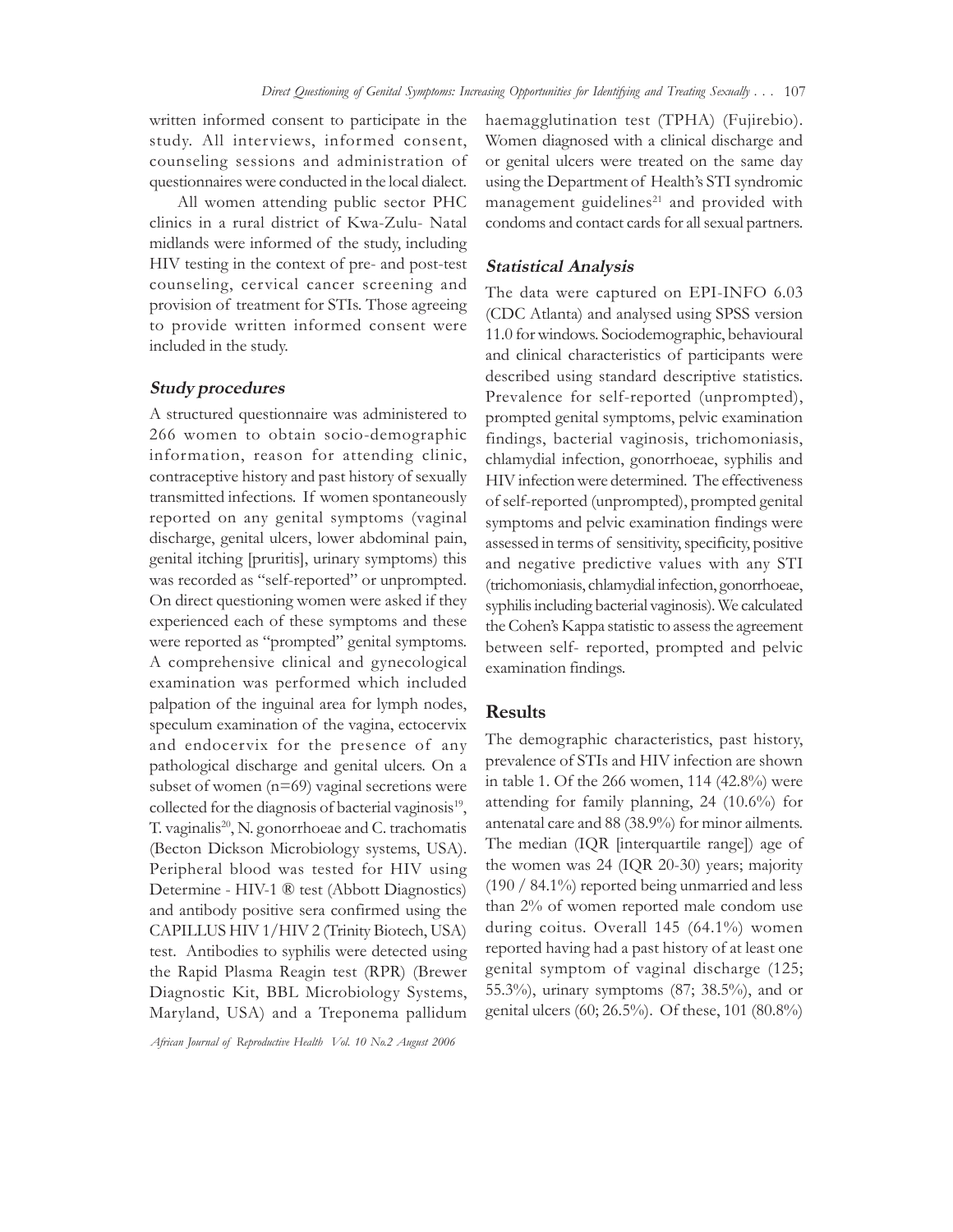had received treatment for vaginal discharge, 69  $(79.3\%)$  for urinary symptoms and 52  $(86.6\%)$ for genital ulcers.

# **Current history of genital symptoms and pelvic examination findings**

Genital tract symptoms were frequent among participants with 88 (38.9%) women self reporting (unprompted) vaginal discharge, lower abdominal pain, pruritis, urinary symptoms or genital ulcers (Table 2). When women were asked about specific symptoms (prompted), more 132 (58.4%) women reported having symptoms of having vaginal discharge, lower abdominal pain, urinary symptoms, pruritis and genital ulcers (Table 2). On pelvic examination, inguinal lymphadenopathy and genital ulcers were present in 65 (28.8%) and 11 (4.9%) women respectively. The majority of women (188; 83.2%) had clinical discharge ranging from mild in 73 (32.3%), to moderate in 72 (31.9%) to profuse in 43 (19.0%) women. The discharge was malodorous in 102 (45.1%). Additional signs associated with genital tract infections included lower abdominal pain (59; 26.1%), cervical contact bleeding (33; 14.6%) and adnexal tenderness (33; 14.6%) (Table 2).

# **Validation of three methods to assess genital symptoms**

In a subset of women  $(n=69)$ , against the presence of STIs, self reporting (unprompted) of symptoms had a sensitivity of 46.1%, specificity of 64.7%, PPV of 80.0% and NPV of 28.0% compared with prompted symptoms, which had a sensitivity of 78.5%, specificity of 52.9%, PPV of 80.4% and NPV of 50.0%. Pelvic examination had a sensitivity of 84.6%, specificity of 12.0%, PPV of 74.5% and NPV of 20.0% (Table 3). The estimated Cohen's Kappa statistic for selfreporting and prompted symptoms was 0.54, whilst for self reporting and pelvic examination findings, it was 0.076.

# **Discussion**

Women utilizing PHC clinics in this community have an alarmingly high burden of HIV and other STIs. Detecting the presence of vaginal or cervical infections based on signs and symptoms remains a major challenge for the treatment of STIs. Timely diagnosis and treatment of STIs are therefore critical components in the prevention of the spread of STIs and HIV infection<sup>18</sup>. In South Africa efforts have been made to provide accessible health care through PHC clinics especially to women in rural communities. The provision of treatment for STIs and male condoms are freely available with extensive literature displayed on the walls providing information of STI signs and symptoms. Yet we found that less than a quarter of the women selfreported any genital signs and symptoms. Even if genital symptoms are present, women generally do not self report and therefore remain undiagnosed and untreated $8,9$  as confirmed by our data. On the other hand we found that on prompting for specific symptoms, about a third of the women reported having symptoms of vaginal discharge, lower abdominal pain, genital pruritis, urinary symptoms and or ulceration. However, on clinical examination more than 70% had clinical vaginal discharge. Most women consider the discharge to be part of their "normal" status, in particular, pregnant women consider the increased discharge to be normal for pregnancy, thus womens' perception of genital signs and symptoms remain low, often failing to seek medical advice $8, 9, 10$ .

Studies have shown that the use of vaginal discharge alone as a predictor of cervical infection is problematic<sup>23</sup>. However, in this study a combination of genital symptoms of either vaginal discharge, genital ulceration, lower abdominal pain, urinary symptoms or genital itching were used which confirms that if one or more of these symptoms were reported, there was agreement between self-reporting of genital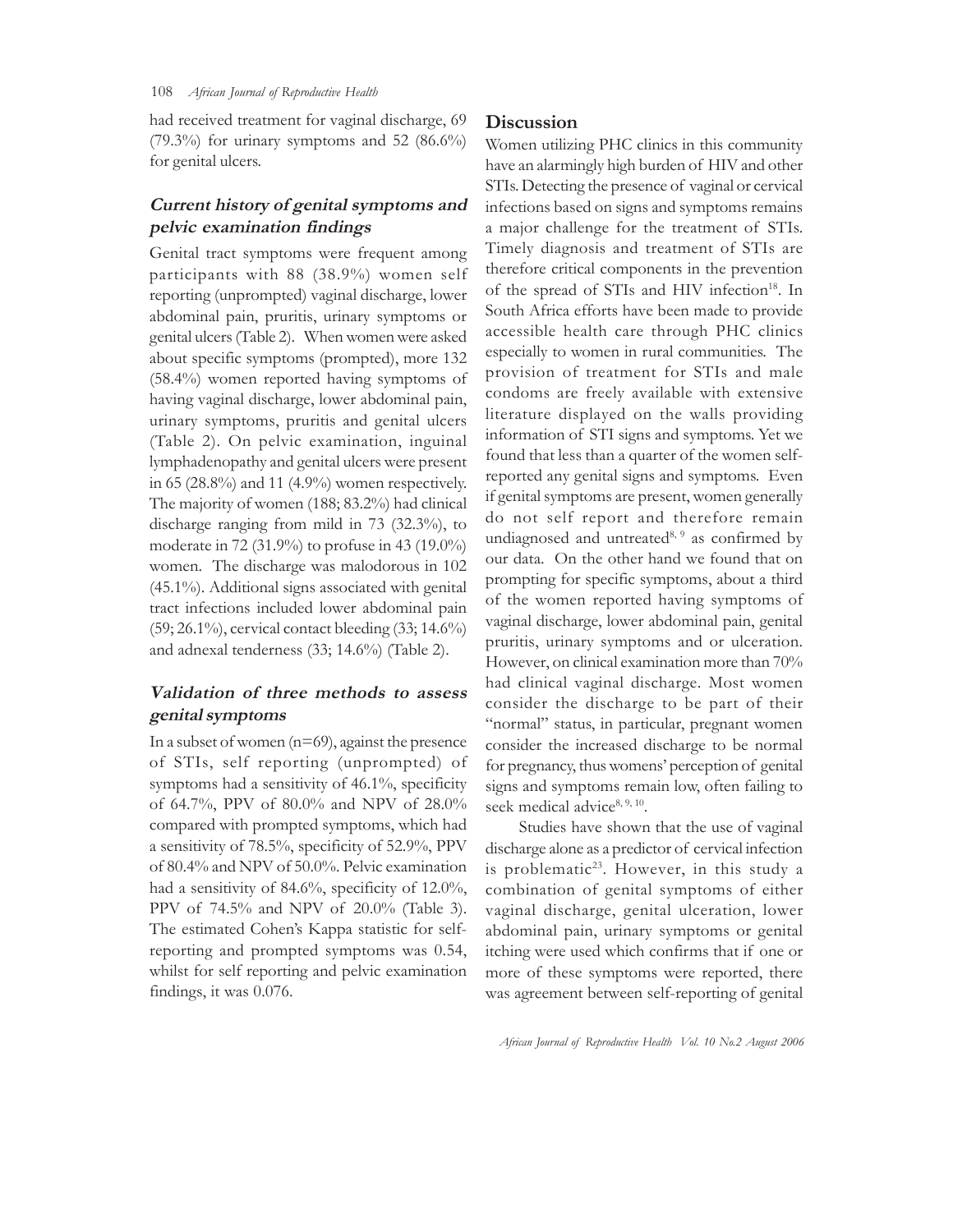symptoms and prompted symptoms. The increasing sensitivity, high specificity and relatively high positive predictive value with prompted symptoms were successful in treating clients with STIs, suggesting that, by administering a simple set of questions to women attending PHC clinic would enhance the identification and treatment of STIs in this population leading to better reproductive health outcomes including reduction of risk of infection with HIV. Whilst the sensitivity of genital symptoms on pelvic examination increased, the specificity decreased and as such do not recommend the use of pelvic examination especially in busy clinic settings, which over diagnosed the occurrence of STIs and could substantially increase the time and cost of treating STIs<sup>18</sup>. As part of a public health package women must be empowered with health education that can modify behaviour and hence enable them to recognize abnormal genital signs and symptoms and seek appropriate health care. We have subsequently provided simple information and education, encouraging patients to recognize and report on abnormal genital symptoms and to self report to health care providers for appropriate management. Furthermore, educational and training efforts should focus on health care providers in PHC settings to direct and extract key information on genital symptoms.

Syndromic management has been promoted as a practical and effective means to treat STIs, however, a major deficiency in its performance is that it has been developed as a diagnostic tool for symptomatic patients only<sup>22</sup> and fails to identify women who remain asymptomatic or fail to seek treatment<sup>8, 11, 12</sup>. Moreover, because of the vertical delivery of health care many women are likely to remain undiagnosed, as seen in this study. There is broad agreement that STI management should be integrated and be part of the comprehensive reproductive and PHC services. These programmes should be well profiled to encourage women to recognize signs and symptoms and to seek treatment. Notwith-

standing diagnostic limitations, and those related to asymptomatic presentation of STIs, in the context of syndromic management of STIs (which is standard of care in many developing countries) there are immense opportunities to proactively identify and treat STIs in women with no or very little additional cost.

In our study there was a high prevalence of sexually transmitted infections which is similar to those seen in many parts of sub-Saharan African countries<sup>1</sup>, including rural South Africa<sup>8,9</sup>. Overall prevalence of bacterial vaginosis of 71.0% is higher than the 53% reported for general women but lower than 85% amongst high risk women such as prostitutes and 70% amongst occasional sex traders<sup>23</sup>. Bacterial vaginosis has been well recognized to contribute to the development of ascending genital tract infections such as pelvic inflammatory disease<sup>24</sup>, endometritis and pregnancy related complications such as preterm labour, premature rupture of membranes, preterm deliver, chorioamniotis and post-partum endometritis<sup>2, 3</sup>. Increasing evidence suggests that disturbances in the vaginal flora as in bacterial vaginosis play an important role in HIV transmission<sup>26</sup>. Thus treating for bacterial vaginosis in this population would clearly have an important public health impact. Vaginal trichomoniasis was diagnosed in a third of the women and remains consistently high. South African studies have shown that the prevalence ranges from 25% among FP attendees to as high as 52% among AN attendees<sup>10, 14</sup>. Although trichomoniaisis has been linked to low birth weight, recent studies in developing countries have found it to be associated with HIV infection, suggesting that trichomoniasis may increase the susceptibility to HIV infection<sup>27</sup>. The prevalence of chlamydial infection (10%) was higher than gonorrhoeae (2.9%). Gonorrhoeae appears to be the dominant aetiological agent amongst symptomatic patients whilst in asymptomatic patients the role of chlamydial infection may be important in subacute and/or latent infections $10$ .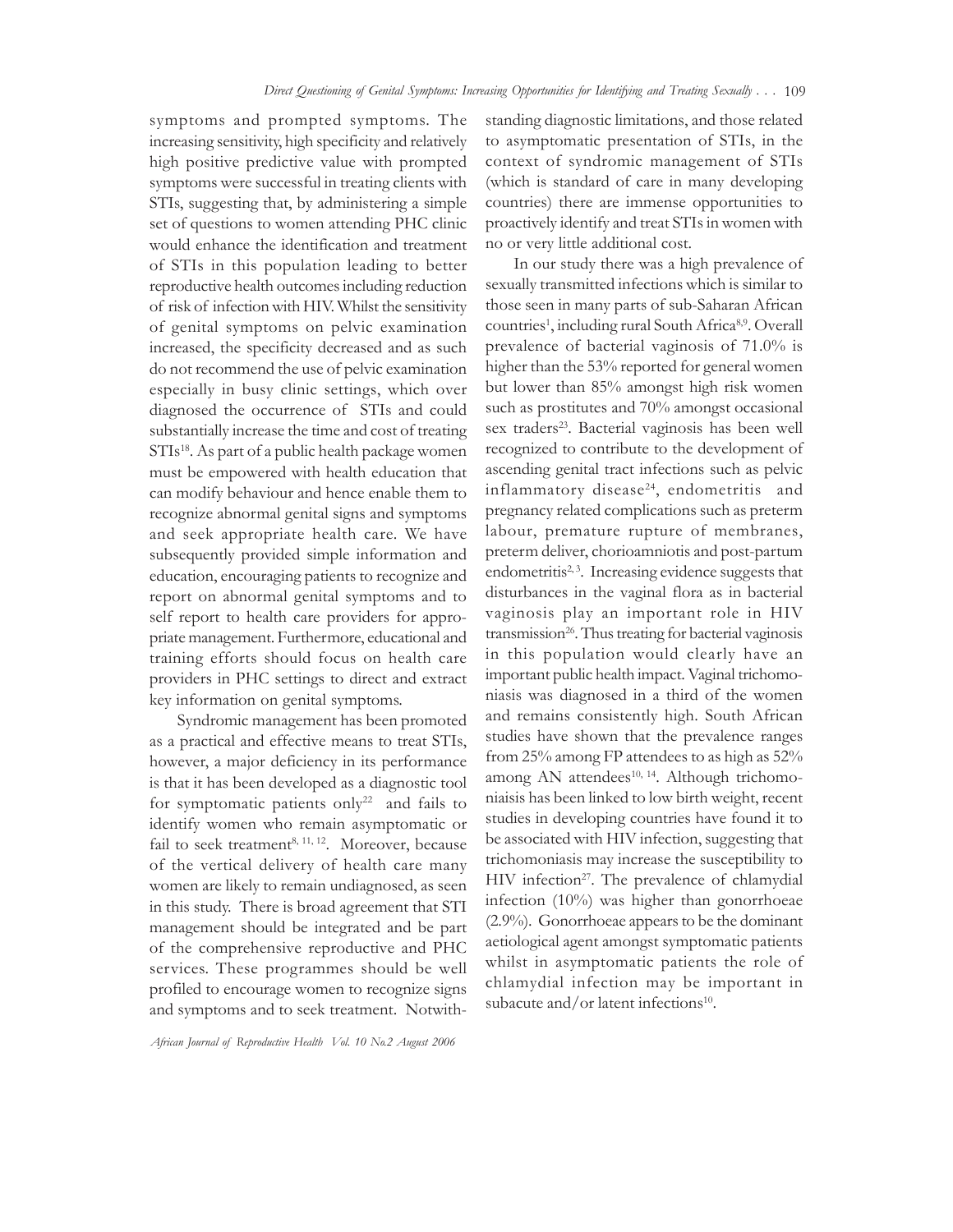## 110 *African Journal of Reproductive Health*

In conclusion our study has shown that available services are inadvertently dispensed vertically and through an integrated approach of actively enquiring about genital symptoms, raising awareness and health education, will women be able to recognize abnormal genital symptoms, modify behaviour, improve health seeking practice and present timeously to the clinics for

treatment. According to this study, physical examination for symptoms of STIs did not have any additional value. The effectiveness of this approach requires training, logistics, ongoing supervision and motivation of staff that would ultimately experience the benefits of such programs for their users.

*Table 1*: **Socio-demographic characteristics and prevalence of sexually transmitted infections amongst women utilizing primary health care clinic in rural KwaZulu Natal**

| Median age (IQR)<br>24 (IQR 20-30)   |             |
|--------------------------------------|-------------|
| Marital status                       | $n \ (\%)$  |
| Single                               | 190 (84.1)  |
| Married / Regular partner            | 36(15.9)    |
| Past History                         |             |
| Vaginal discharge                    | 125(5.3)    |
| Genital ulcers                       | 60(26.5)    |
| Urinary symptoms                     | 87 (38.4)   |
| Prevalence of STIs (n=69)            |             |
| Bacterial vaginosis                  | 49 $(71.0)$ |
| Trichomoniasis                       | 21(30.4)    |
| Chlamydial infection                 | 7(10.1)     |
| Gonorrhoeae                          | 2(2.9)      |
| Syphilis                             | 3(4.3)      |
| Any STI*                             | 52 (75.4)   |
| Prevalence of HIV                    |             |
| HIV antibody $(n=207)$ <sup>**</sup> | 98 (47.3)   |
| $*$ included partonial programacic   |             |

*\* includes bacterial vaginosis*

*\*\* 19 women refused HIV testing*

## *Table 2:* **Reporting of genital signs and symptoms**

|                           | Unprompted<br>(Self Reporting)<br>$n(^{0}/_{0})$ | Prompted<br>Reporting<br>$n(^{0}/_{0})$ | Pelvic Examination<br>Findings<br>$n(^{0}/_{0})$ |
|---------------------------|--------------------------------------------------|-----------------------------------------|--------------------------------------------------|
| Vaginal Discharge         | 56 (24.8)                                        | 76(28.5)                                | 188 (70.6)                                       |
| Lower Abdominal Pain      | 19(8.4)                                          | 51(19.1)                                | 59(22.1)                                         |
| Genital ulcers            | 3(1.3)                                           | 11(4.1)                                 | 11 $(4.1)$                                       |
| Urinary symptoms          | 10(4.4)                                          | 38 (14.2)                               | na                                               |
| Pruritis                  | 13(5.8)                                          | 42 (15.7)                               | na                                               |
| Inguinal lymphadenopathy  | na                                               | na                                      | 65(24.4)                                         |
| Adnexal tenderness        | na                                               | na                                      | 33(12.4)                                         |
| Cervical contact bleeding | na                                               | na                                      | 33 (12.4)                                        |

*na=not applicable*

*African Journal of Reproductive Health Vol. 10 No.2 August 2006*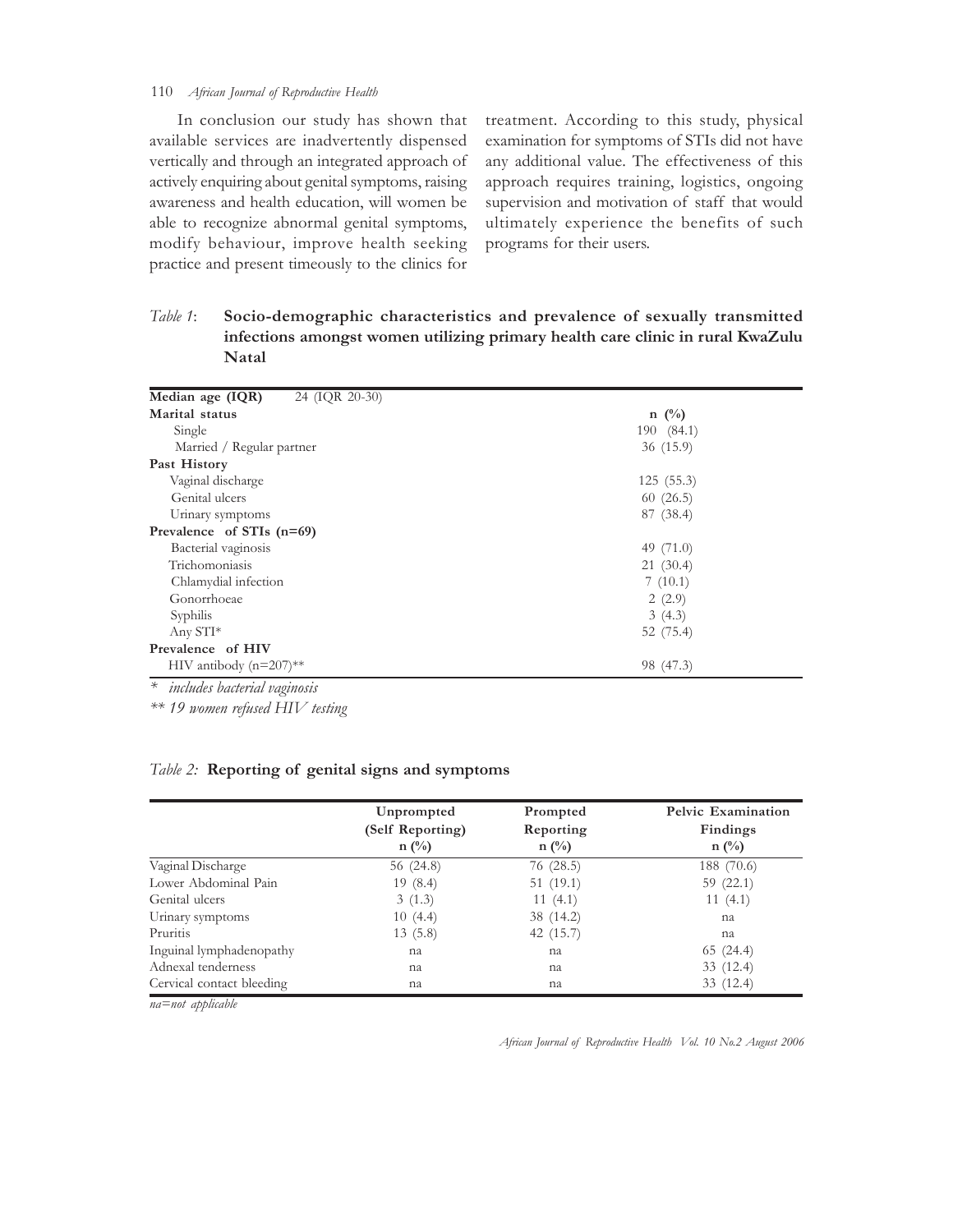| Genital symptoms               | Any Sexually Transmitted Infection* |                              |                             |                             |  |
|--------------------------------|-------------------------------------|------------------------------|-----------------------------|-----------------------------|--|
|                                | Sensitivity<br>$\frac{0}{0}$        | Specificity<br>$\frac{0}{0}$ | <b>PPV</b><br>$\frac{0}{0}$ | <b>NPV</b><br>$\frac{0}{0}$ |  |
| Unprompted<br>(self reporting) | 46.1                                | 64.7                         | 80.0                        | 28.0                        |  |
| Prompted                       | 78.5                                | 52.9                         | 80.4                        | 50.0                        |  |
| Pelvic Examination<br>findings | 84.6                                | 12.0                         | 74.5                        | 20.7                        |  |

# *Table 3:* **Validity of self reported (unprompted), prompted and pelvic examination findings for genital symptoms**

*\*includes bacterial vaginosis*

#### **REFERENCES**

- 1. World Health Organisation (WHO), Global Prevalence and Incidence of Selected curable Sexually Transmitted Infections: Overview and Estimates, Geneva: WHO, 2001.
- 2. Moodley P, Sturm AW. Sexually transmitted infections, adverse pregnancy outcome and neonatal infection. Semin Neonatol. 2000 ; **5** :255-69. Review.
- 3. Golderberg RL, Andrews WW, Yuan AC, MacKay HT, St Louis ME. Sexually transmitted diseases and adverse outcomes of pregnancy. Clin Perinatol. 1997; **24** : 23-41
- 4. Wasserheit JN. Epidemiological synergy: interrelationships between human immunodeficiency virus infection and other sexually transmitted diseases. Sex Transm Dis 1992; **19**: 61-77.
- 5. Laga M. Epidemiology and control of sexually transmitted diseases in developing countries. Sex Transm Dis. 1994 ;21(2 Suppl):S45-50. Review.
- 6. Gray RH, Wawer MJ, Sweankambo NK, Serwadda D, Li C, Moultor LH, Lutalo T, Wabwire- Mangen F, Meehan MP, Ahmed S, Paxton L, Kiwanuka N, Nalugoda F, Korenromp EL and Quinn TC. Relative risk and population attributable fraction of incident HIV-1 associated with symptoms of sexually transmitted diseases in Rakai District, Uganda. .AIDS 1999, **13**: 2113-2123.
- 7. Pham-Kanter GB, Steinberg MH, Ballard RC. Sexually transmitted diseases in South Africa. Genitourin Med. 1996, **72** :160-171.
- 8. Wilkinson D, Ndovela N, Harrison A, Lurie M, Connolly C, Sturm AW. Family Planning Services in developing countries: opportunities to treat asymptomatic and unrecognized genital tract infection. Genitourin Med.1997,**73**: 58-560.
- 9. Wilkinson D, Abdool Karim SS, Harrison A, Lurie M, Colvin M, Connolly C, Sturm AW. Unrecognized sexually transmitted infections in rural South African women: a hidden epidemic. Bull World Health Organ 1999; **77**:22-28.
- 10. Kharsany ABM, Hoosen AA, Moodley J. Bacterial vaginosis and lower genital tract infections in women attending out-patient clinics at a tertiary institutions a developing community. J Obstet Gynaecol, 1997; **17**: 171-175.
- 11. Sturm AW, Wilkinson D, Ndovela N, Bowen S, Connolly C. Pregnant women as a reservoir of undetected sexually transmitted diseases in rural South Africa: implications for disease control. Am J of Pub Health 1998; **88** 1243-1245.
- 12. Colvin M, Abdool Karim SS, Connolly C, Hoosen AA, Ntuli N. HIV-1 infection and asymptomatic sexually transmitted infections in a rural South African community. Int J STD AIDS 1998;**9**:548-550.
- 13. Frohlich JA, Abdool Karim Q, Mashego MM, Sturm AW, Abdool Karim SS. Family and antenatal clients utilising primary care facilities in rural South Africa: Opportunities for treating sexually transmitted infections and reducing HIV risk (in press).